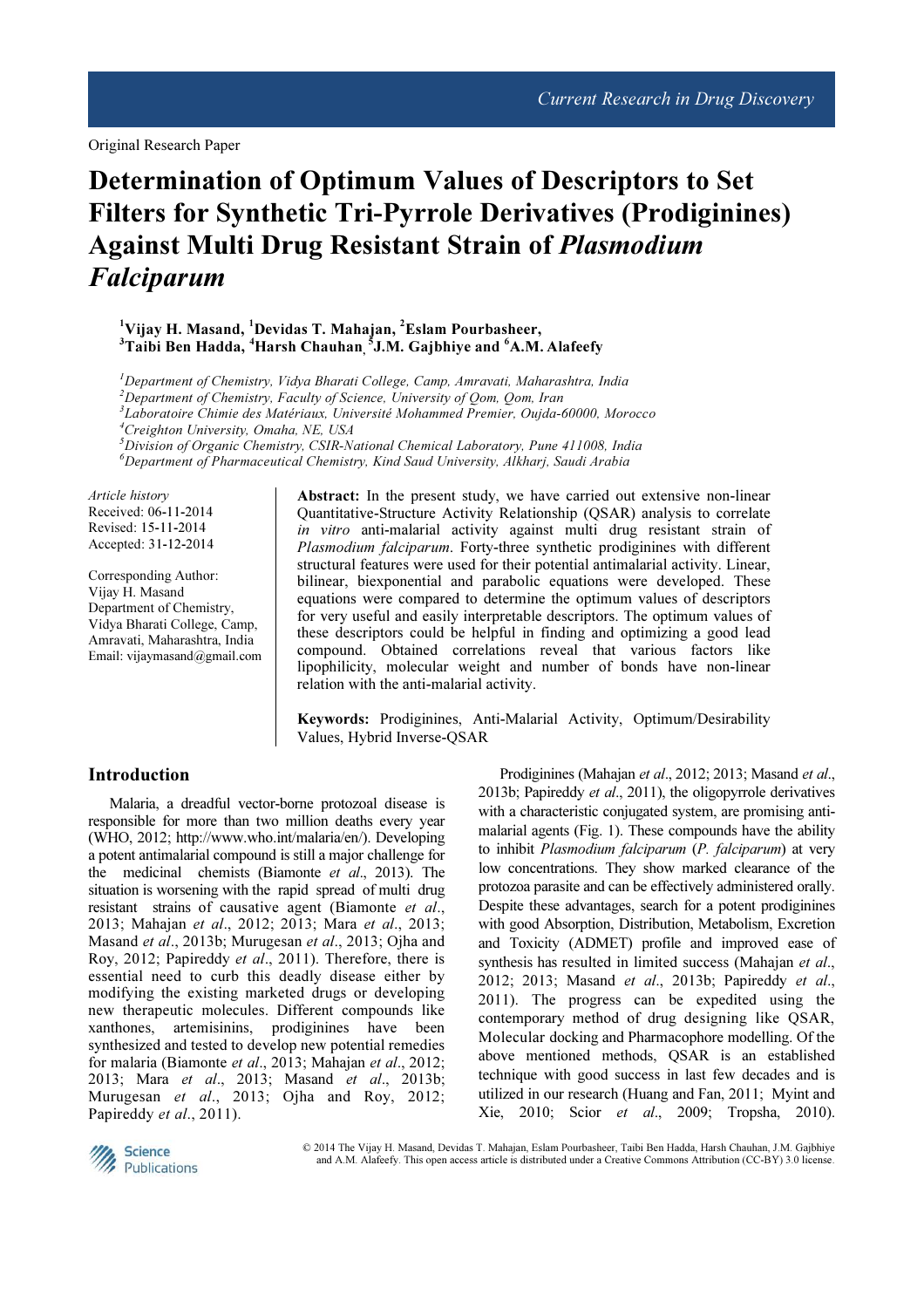

Fig. 1. Synthetic prodiginines used in present study

A typical QSAR study involves establishment of correlation between structure and activity (Mahajan et al., 2012; 2013; Masand et al., 2012a; Masand et al., 2013a; 2012b; 2013b; Rastija et al., 2013). Different characteristics or attributes of chemical structure are expressed in terms of numerical entities termed as molecular descriptors (also known as parameters or features). One or more molecular descriptors are used to build statistically robust linear regression equation. A properly validated QSAR equation is considered more useful if it is derived using descriptors that represent maximum useful information with minimum overlap and are interpretable in terms of structural features (Chirico and Gramatica, 2011; 2012; Chirico et al., 2012; Gramatica, 2013; Gramatica et al., 2012; 2013; Martin et al., 2012; Mitra et al., 2010; Roy and Mitra, 2012; Saha and Roy, 2012; Tropsha, 2010). Unfortunately, limited number of validated QSAR equations with the ability to guide for the development of new drugs or modification of existing drugs are utilized, due to the following reasons (Chirico and Gramatica, 2011; 2012; Chirico et al., 2012; Doweyko, 2008; Gramatica, 2013; Gramatica et al., 2012; 2013; Martin et al., 2012; Mitra *et al.*, 2010; Roy and Mitra, 2012; Saha and Roy, 2012; Tropsha, 2010) (i) Difficulty in interpretation of QSAR equation in terms of structural features; (ii) The calculation or estimation of descriptors is very complex or resource consuming; (iii) computational facilities/resources like advanced and specific softwares may not be available to organic chemist to calculate descriptors that are mentioned in QSAR equation. (iv) The organic chemist may not be well skilled or trained in QSAR; (v) In addition, important descriptors having good correlation with activity might get missed in QSAR equations due to some reasons.

To overcome the difficulties, many researchers use inverse-QSAR (i-QSAR). In i-QSAR, the molecules are optimised using a set of physico-chemical properties or theoretical descriptors, which are obtained or derived using a well known marketed drug as 'reference' (Brown et al., 2006; Faulon et al., 2005). This approach has certain limitations like (i) proper selection of drug is an exigent and tricky process (ii) the drug should have similarity in structural or shape with the molecules of data set in hand (iii) For some diseases, no marketed drugs are available whereas for some diseases, a lot of marketed drugs are available. (iv) The physico-chemical properties or theoretical descriptors which are associated with one chemo-type of drug may not be possible to calculate or estimate for other chemo-type of molecule. (iv) The physico-chemical properties or theoretical descriptors associated with one chemo-type of drug may not be possible to calculate or estimate for other chemo-type molecules. After determining the values of different descriptors, the problem then lies in constructing a viable molecule from these descriptors. This is the real limiting factor of most inverse-QSAR methods, because most of the descriptors are not reversible.

 A good solution is to determine the optimum value of useful and information rich descriptors, during the QSAR equation development. The most striking advantage in determining optimal values of different descriptors is that the 'most active' compound in the given data set may or may not fit to optimum values of all the descriptors. This optimization is not based on single 'reference' drug as in i-QSAR. In this case a data set is used to derive a set of physico-chemical properties or theoretical descriptors to optimize the molecules. Thereby, increasing the chances of finding better alternatives to visible 'most active' and potential compounds outside the present data set. This approach can be viewed as 'Hybrid-inverse QSAR'. It could significantly accelerate the discovery of novel small molecules with specified chemical properties.

Literature survey reveals (Buchwald and Yamashita, 2014; Gidskehaug et al., 2008; Hansch et al., 2004; Jager and Kooijman, 2009; Kubinyi, 2002) that a well established method to determine the optimum value of any descriptor is to derive non-linear equation, especially bilinear or biexponential or parabolic equation. These functions assume that the relationship between descriptor and the activity is non-linear with the vertex of curve representing the optimum value.

In our previous work, we successfully performed CoMSIA, GUSAR and QSAR analyses for antimalarial activity of synthetic prodiginines. The objectives of the present study are (i) to determine optimum value of easily interpretable descriptors used in the QSAR equation (ii) to determine optimum value of some other useful descriptors having good correlation with activity but not included in the reported QSAR equations and (iii) to compare the performance and ability of linear, parabolic, bilinear and biexponential QSAR models to determine the optimum values of descriptors.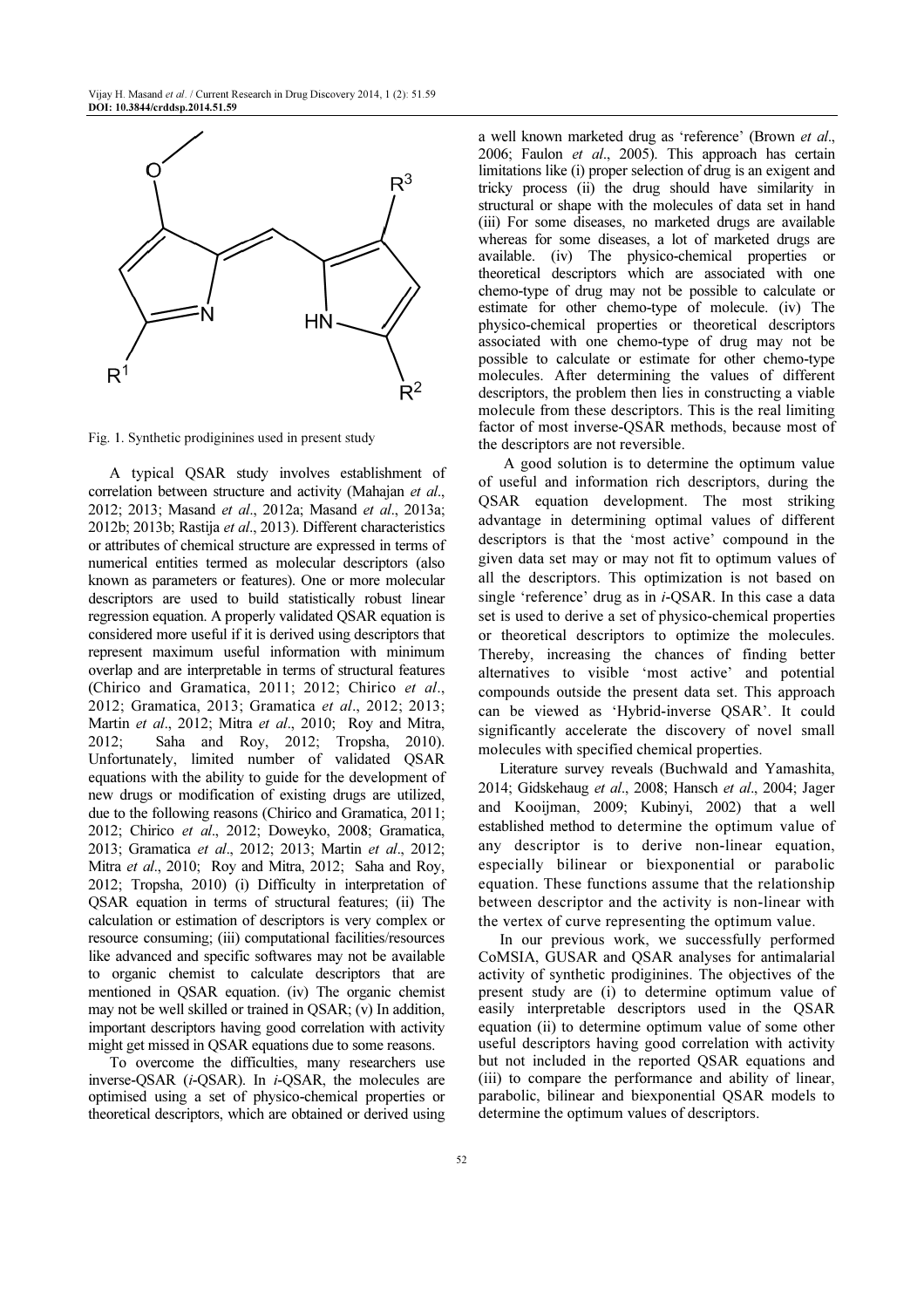# Methodology

#### Data Set

The experimental in vitro Inhibitory Concentrations  $(IC_{50})$  expressed in nanomolar units of forty three synthetic prodiginines against the Chloroquine (CQ) resistant strain Dd2 are selected from a recent publication (Papireddy et al., 2011). The data set includes prodiginines with different substituents like varying length of alkyl chain, substituents at different positions of benzene ring etc. Table 1, provides the experimental data. The values were converted into the logarithm units,  $(-\log_{10} IC_{50} = pIC_{50})$  for molecular modelling purpose.

The structures were drawn using ACD Chemsketch 12 freeware and were converted into 3D structures. This was followed by geometry optimization using a molecular mechanics method implemented in the program VegaZZ, using Gasteiger partial charges and Tripos force field (Mahajan et al., 2012; 2013; Masand et al., 2013b). The optimized structures (β-isomer) were uploaded onto the e-DRAGON server to calculate myriad number of 1D-, 2Dand 3D- molecular descriptors (Fig. 2). Before QSAR model development, descriptors with constant or nearly constant (for 80% molecules) values were discarded. Genetic Algorithm (GA) available in QSARINS (Chirico and Gramatica, 2011; 2012; Chirico et al., 2012; 2013; Chirico and Gramatica, 2011; 2012; Chirico et al., 2012; 2013) was used to select optimum number and set of descriptors to build statistically sound multi linear regression equation. Matlab and BuildQSAR were used to build bilinear, biexponential and parabolic equations. In addition, Microsoft excel was used for different statistical functions.

A good number of statistical parameters like  $R$ ,  $R^2$ ,  $R^2$ <sub>adj</sub>, S and F were calculated along with  $R^2_{\text{cv}} (R^2_{\text{LOO}})$ for internal validation and to check the robustness of the model.



Fig. 2. Tautomeric forms of synthetic prodiginines (β-isomer) used in present study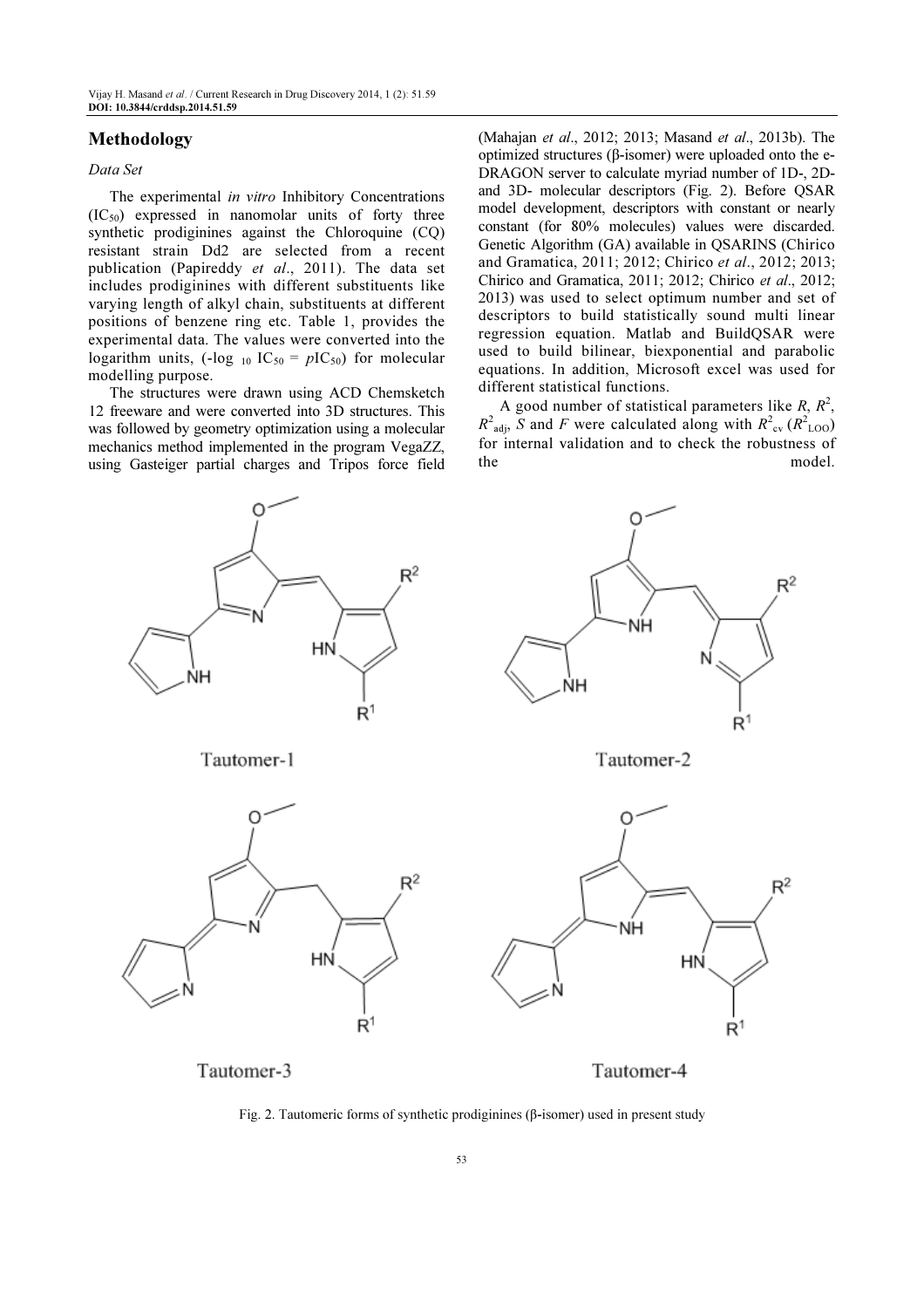| Vijay H. Masand et al. / Current Research in Drug Discovery 2014, 1 (2): 51.59 |  |
|--------------------------------------------------------------------------------|--|
| DOI: 10.3844/crddsp.2014.51.59                                                 |  |

| $R^2$<br>R <sup>1</sup><br>$R^3$<br>S. No.                                                                                                                      | $IC_{50}(nM)$ Dd2 |                  |
|-----------------------------------------------------------------------------------------------------------------------------------------------------------------|-------------------|------------------|
|                                                                                                                                                                 |                   | $pIC_{50}$ expt. |
| $\overline{1}$<br>$n-C_4H_9$<br>$\overline{H}$<br>2-pyrolyl                                                                                                     | 1590.0            | 5.799            |
| $\frac{2}{3}$<br>$n - C_6H_{13}$<br>$\mathbf H$<br>2-pyrolyl                                                                                                    | 450.0             | 6.347            |
| $\mathbf H$<br>2-pyrolyl<br>$n-C_8H_{17}$                                                                                                                       | 130.0             | 6.886            |
| $\overline{4}$<br>H<br>2-pyrolyl<br>$n - C_{16}H_{33}$                                                                                                          | 400.0             | 6.398            |
| 5<br>Н<br>$CH_2CH(CH_3)_2$<br>2-pyrolyl                                                                                                                         | 230.0             | 6.638            |
| 6<br>$\boldsymbol{\mathrm{H}}$<br>2-pyrolyl<br>$n - C_4H_9$                                                                                                     | 18.0              | 7.745            |
| 7<br>$\boldsymbol{\mathrm{H}}$<br>$n - C_6H_{13}$<br>2-pyrolyl                                                                                                  | 7.0               | 8.155            |
| 8<br>$\rm H$<br>2-pyrolyl<br>$n - C_8H_{17}$                                                                                                                    | 1.8               | 8.745            |
| 9<br>Н<br>$n - C_{10}H_{21}$<br>2-pyrolyl                                                                                                                       | 10.0              | $8.000^a$        |
| $\mathbf H$<br>10<br>$C_6H_5CH_2$<br>2-pyrolyl                                                                                                                  | 86.0              | 7.066            |
| $\rm H$<br>11<br>$4-OCH3C6H4CH2$<br>2-pyrolyl                                                                                                                   | 156.0             | 6.807            |
| H<br>12<br>2-pyrolyl<br>$4-CIC6H4CH2$                                                                                                                           | 81.0              | 7.092            |
| H<br>13<br>2-pyrolyl<br>$4-BrC_6H_4CH_2$                                                                                                                        | 108.0             | 6.967            |
| CH <sub>3</sub><br>14<br>2-pyrolyl<br>CH <sub>3</sub>                                                                                                           | 8130.0            | 5.090            |
| 15<br>$n - C_6H_{13}$<br>2-pyrolyl<br>$n-C_3H_7$                                                                                                                | 4.0               | 8.398            |
| 16<br>2-pyrolyl<br>$n - C_8H_{17}$<br>$n-C_3H_7$                                                                                                                | 2.7               | 8.569            |
| $n-C_3H_7$<br>17<br>2-pyrolyl                                                                                                                                   | 1.3               | 8.886            |
| 18<br>$n - C_6H_{13}$<br>$n - C_6H_{13}$<br>2-pyrolyl                                                                                                           | 1.1               | 8.959            |
| 2-pyrolyl<br>19<br>$n-C7H15$<br>$n - C_6H_{13}$                                                                                                                 | 1.2               | 8.921            |
| $n - C_6H_{13}$<br>20<br>2-pyrolyl<br>$n - C_8H_{17}$                                                                                                           | $2.0\,$           | 8.699            |
| 21<br>$n - C_7H_{15}$<br>2-pyrolyl<br>$n - C_8H_{17}$                                                                                                           | 2.9               | 8.538            |
| 22<br>2-pyrolyl<br>$n - C_8H_{17}$<br>$n - C_8H_{17}$                                                                                                           | 129.0             | 6.889            |
| $\prec$<br>23<br>2-pyrolyl                                                                                                                                      | 3.5               | 8.456            |
| $C_2H_5$<br>$4-CIC6H4CH2$<br>24<br>2-pyrolyl                                                                                                                    | 6.2               | 8.208            |
| 2-pyrolyl<br>$n-C_3H_7$<br>$4-CIC6H4CH2$<br>25                                                                                                                  | 2.6               | 8.585            |
| $n - C_6H_{13}$<br>26<br>2-pyrolyl<br>$4-CIC6H4CH2$                                                                                                             | 1.8               | 8.745            |
| 27<br>$n - C_7H_{15}$<br>$4-CIC6H4CH2$<br>2-pyrolyl                                                                                                             | 2.2               | 8.658            |
| 28<br>$n - C_8H_{17}$<br>$4-CIC6H4CH2$<br>2-pyrolyl                                                                                                             | 12.0              | 7.921            |
| $4-CIC6H4CH2$<br>29<br>2-pyrolyl                                                                                                                                | 2.9               | 8.538            |
| 30<br>$n - C_6H_{13}$<br>$4$ -FC <sub>6</sub> H <sub>4</sub> CH <sub>2</sub><br>2-pyrolyl                                                                       | 0.9               | 9.046            |
| 31<br>2-pyrolyl<br>$n-C_8H_{17}$<br>$4$ -FC <sub>6</sub> H <sub>4</sub> CH <sub>2</sub>                                                                         | 1.2               | 8.921            |
| $n - C_6H_{13}$<br>32<br>2-pyrolyl<br>$4-BrC_6H_4CH_2$                                                                                                          | 2.8               | 8.553            |
| 33<br>$n - C_8H_{17}$<br>$4-BrC_6H_4CH_2$<br>2-pyrolyl                                                                                                          | 2.9               | 8.538            |
| 34<br>$4-CIC6H4CH2$<br>2-pyrolyl<br>$4-CIC6H4CH2$                                                                                                               | 4.8               | 8.319            |
| 35<br>2-pyrolyl<br>$4$ -FC <sub>6</sub> H <sub>4</sub> CH <sub>2</sub><br>$4$ -FC <sub>6</sub> H <sub>4</sub> CH <sub>2</sub>                                   | 5.7               | 8.244            |
| 36<br>2-pyrolyl<br>$4-BrC_6H_4CH_2$<br>$4-BrC_6H_4CH_2$                                                                                                         | 11.0              | 7.959            |
| 37<br>$4$ -FC <sub>6</sub> H <sub>4</sub> CH <sub>2</sub><br>$4-CIC6H4CH2$<br>2-pyrolyl                                                                         | 6.1               | 8.215            |
| 38<br>2-pyrolyl<br>$4-BrC_6H_4CH_2$<br>$4-CIC6H4CH2$                                                                                                            | 7.7               | 8.114            |
| 39<br>$4-BrC_6H_4CH_2$<br>$4$ -FC <sub>6</sub> H <sub>4</sub> CH <sub>2</sub><br>2-pyrolyl                                                                      | 5.1               | 8.292            |
| 40<br>2-pyrolyl<br>$2,4$ -Cl <sub>2</sub> C <sub>6</sub> H <sub>3</sub> CH <sub>2</sub><br>$2,4$ -Cl <sub>2</sub> C <sub>6</sub> H <sub>3</sub> CH <sub>2</sub> | 11.0              | 7.959            |
| 2-pyrolyl<br>$2,4$ -F <sub>2</sub> C <sub>6</sub> H <sub>3</sub> CH <sub>2</sub><br>41<br>$2,4$ - $F2C6H3CH2$                                                   | 18.3              | 7.738            |
| $3-FC_6H_4CH_2$<br>42<br>2-pyrolyl<br>$3-FC_6H_4CH_2$                                                                                                           | 6.7               | 8.174            |
| 43<br>$2-CIC6H4CH2$<br>$2-CIC6H4CH2$<br>2-pyrolyl                                                                                                               | 4.9               | 8.310            |

|  |  | <b>Results and Discussion</b> |
|--|--|-------------------------------|
|--|--|-------------------------------|

In the present study, we derived and compared the linear, biexponential, bilinear (two equations) and parabolic equations. These equations are listed in Table 2 and 3. The equations provide useful correlation between activity and many easily interpretable useful descriptors like Sv (Sum of atomic van der Waal's volumes), Sp (Sum of atomic polarizabilities), X1v (first order valence connectivity index, to represent the steric factor), ALOGP (Ghose-Crippen Octanol-water coefficient) and  $nAT$  (number of atoms).

The linear model cannot be used for the determination of optimum value of any descriptor. The general form of the parabolic, bilinear Equation 1 (proposed by Kubinyi), bilinear Equation 2 and biexponential model is as following:

$$
Y = aX + bX^2 + c \tag{1}
$$

$$
Y = aX + b \log(cX + 1) + d \tag{2}
$$

$$
Y = aX + b \text{ Log}(\beta \ 10^X + 1) + c \tag{3}
$$

$$
Y = -b \left( \log((e^{(-c(x-a)/b)}) + (e^{(e(x-a)/b)})) + d \right) \tag{4}
$$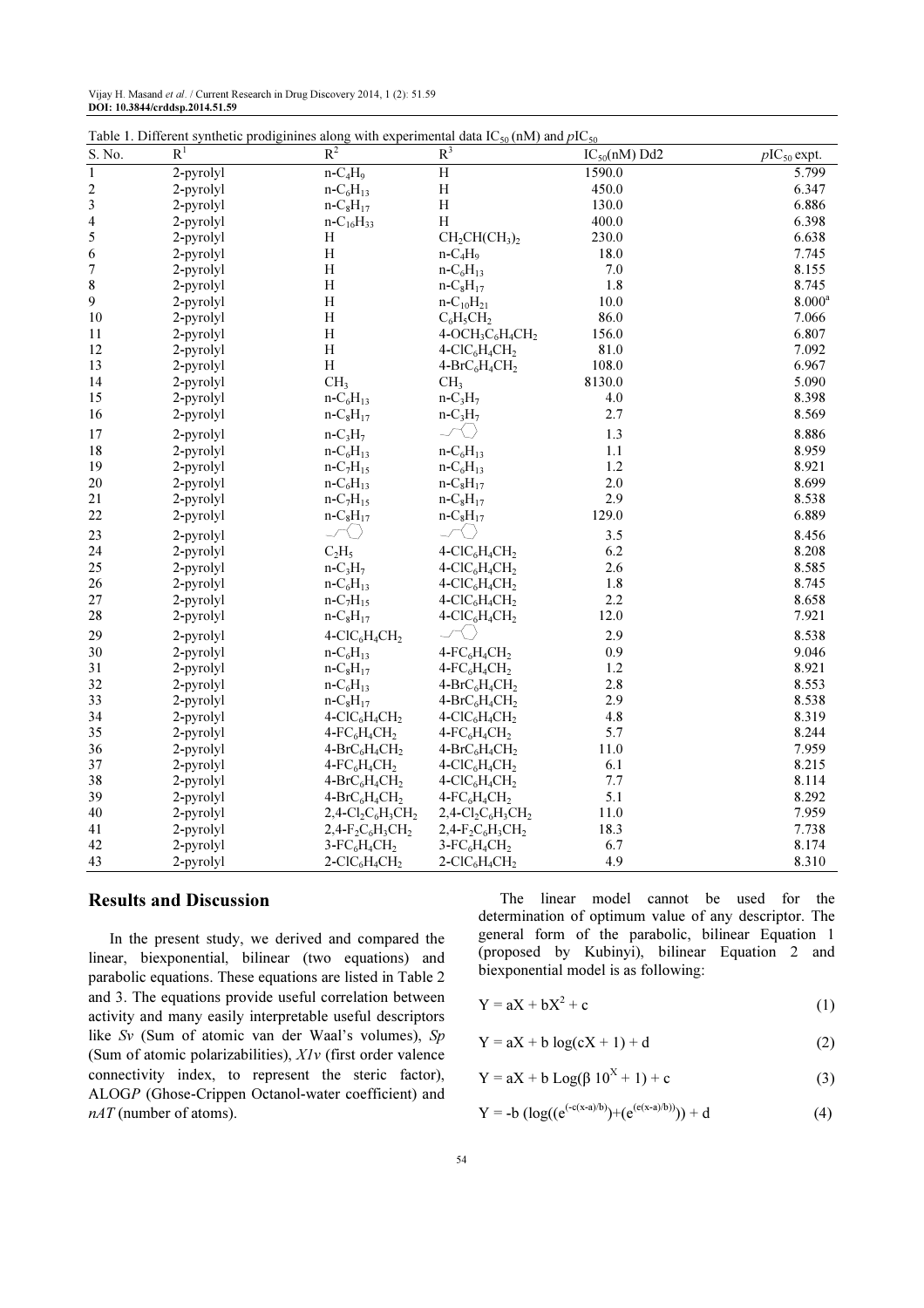#### Comparison of Different Models

For some descriptors viz. *nAT*, Sv, Sp and *ALOGP*, non-linear models are either superior or equivalent to the linear model. Whereas, for rest of the descriptors, the fitting of the non-linear models is better than the linear model. This indicates that the relation between the activity and the selected descriptors is non-linear in nature. In other words, non-linear model can better explain the variation of activity. Among non-linear models, bilinear Equation 1 (based on Kubinyi formula) fits better than the rest, with biexponential models being least fit in nature for many descriptors. None of the model satisfies the recommended threshold value (>0.85) of CCC, though for some models, it is close to it.

In the above models, the symbols have their usual meanings. Increasing the number of congeneric compounds in the data set as well as the range of biological data might result in better statistical fitting.

In many cases, the substantial fitting of the equation  $(R<sup>2</sup> > 0.60)$ , though not outstanding, is satisfactory. This proves that there prevails the optimum value of

lipophilicity, number of atoms, number of bonds and  $Xlv$ (to represent steric factor). Thus, the selected descriptors, for which the optimum values are determined, represent the overall descriptor space.

A comparison of values of descriptors for four most active (highlighted as bold and italic) and four least active (highlighted as bold and italic) compounds justify the importance of optimum values of descriptors (Table 3). The value for selected descriptors for four most active molecules selected as representatives are close to optimum values whereas reverse is true for the four least active molecules. Thus, the optimum values of these descriptors could be helpful in finding a good "lead prodiginine" for anti-malarial activity.

Interestingly, the values of descriptors for the 'most active' compound 30 in the present data set are close to optimum values of many descriptors. However, it does not match with the optimum values of all the descriptors. This confirms that the appropriate lead/drug optimization using only most active or single drug as 'reference' is not a perfect method.

Table 2. Different linear and non-linear equations along with their statistical parameters

|              | Statistical                                                        |        |           | <b>Bilinear</b> | <b>Bilinear</b> |                  |
|--------------|--------------------------------------------------------------------|--------|-----------|-----------------|-----------------|------------------|
| Descriptor   | parameter                                                          | Linear | Parabolic | Equation 1      | Equation 2      | Biexponential    |
| nAT          | $R^2$                                                              | 0.242  | 0.685     | 0.640           | 0.664           | 0.242            |
|              | $R^2_{adj}$<br>RMSE                                                | 0.224  | 0.669     | 0.612           | 0.638           | 0.162            |
|              |                                                                    | 0.800  | 0.516     | 0.565           | 0.533           | 0.800            |
|              | <b>SSE</b>                                                         | 27.517 | 11.442    | 13.073          | 12.211          | 27.517           |
|              | F                                                                  | 13.099 | 43.465    | 23.105          | 25.349          | 3.035            |
|              | $\begin{array}{c} \nCC \\ R^2 \\ R^2 \\ RMSE \n\end{array}$        | 0.389  | 0.813     | 0.781           | 0.796           | 0.390            |
| nBT          |                                                                    | 0.267  | 0.676     | 0.657           | 0.654           | 0.713            |
|              |                                                                    | 0.249  | 0.660     | 0.631           | 0.628           | 0.683            |
|              |                                                                    | 0.786  | 0.523     | 0.565           | 0.540           | 0.492            |
|              | <b>SSE</b>                                                         | 26.613 | 11.758    | 12.443          | 12.548          | 10.407           |
|              | $\cal F$                                                           | 14.935 | 41.756    | 24.933          | 24.354          | 23.629           |
|              |                                                                    | 0.421  | 0.807     | 0.793           | 0.790           | 0.833            |
| Sv           |                                                                    | 0.331  | 0.633     | 0.673           | 0.612           | 0.331            |
|              |                                                                    | 0.314  | 0.614     | 0.648           | 0.582           | 0.260            |
|              | $\begin{array}{c} CCC \ R^2 \ R^2_{\text{adj}} \ RMSE \end{array}$ | 0.752  | 0.557     | 0.551           | 0.573           | 0.752            |
|              | <b>SSE</b>                                                         | 24.302 | 13.339    | 11.857          | 14.093          | 24.302           |
|              | F                                                                  | 20.254 | 34.438    | 26.808          | 20.279          | 4.693            |
|              | $\frac{CCC}{R^2}$                                                  | 0.497  | 0.775     | 0.805           | 0.758           | 0.497            |
| Sp           |                                                                    | 0.320  | 0.647     | 0.679           | 0.624           | 0.320            |
|              | $R^2_{adj}$<br>RMSE                                                | 0.304  | 0.629     | 0.654           | 0.596           | 0.249            |
|              |                                                                    | 0.758  | 0.546     | 0.547           | 0.563           | 0.758            |
|              | SSE                                                                | 24.679 | 12.819    | 11.652          | 13.639          | 24.679           |
|              | F                                                                  | 19.317 | 36.648    | 27.508          | 21.377          | 4.475            |
|              | $\frac{CCC}{R}$                                                    | 0.485  | 0.786     | 0.809           | 0.767           | 0.485            |
| Xlv          |                                                                    | 0.329  | 0.625     | 0.641           | 0.605           | NC               |
|              | $R^2_{adj}$<br>RMSE                                                | 0.313  | 0.607     | 0.614           | 0.574           | NC               |
|              |                                                                    | 0.752  | 0.562     | 0.578           | 0.578           | NC               |
|              | <b>SSE</b>                                                         | 24.336 | 13.601    | 13.022          | 14.351          | NC               |
|              | F                                                                  | 20.169 | 33.388    | 23.245          | 19.717          | $_{\mathrm{NC}}$ |
|              | $\frac{CCC}{R}$                                                    | 0.496  | 0.769     | 0.782           | 0.753           | $_{\mathrm{NC}}$ |
| <b>ALOGP</b> |                                                                    | 0.323  | 0.683     | 0.711           | 0.650           | 0.232            |
|              |                                                                    | 0.307  | 0.667     | 0.688           | 0.623           | 0.151            |
|              | $R^2_{adj}$<br>RMSE                                                | 0.756  | 0.517     | 0.519           | 0.543           | 0.805            |
|              | $S\!S\!E$                                                          | 24.573 | 11.506    | 10.511          | 12.701          | 27.875           |
|              | $\cal F$                                                           | 19.579 | 43.112    | 31.906          | 23.576          | 9.349            |
|              | CCC                                                                | 0.488  | 0.812     | 0.831           | 0.786           | 0.065            |

SSE- Sum of Squared Errors, RMSE-Root Mean Square Error, CCC- Concordance Correlation Coefficient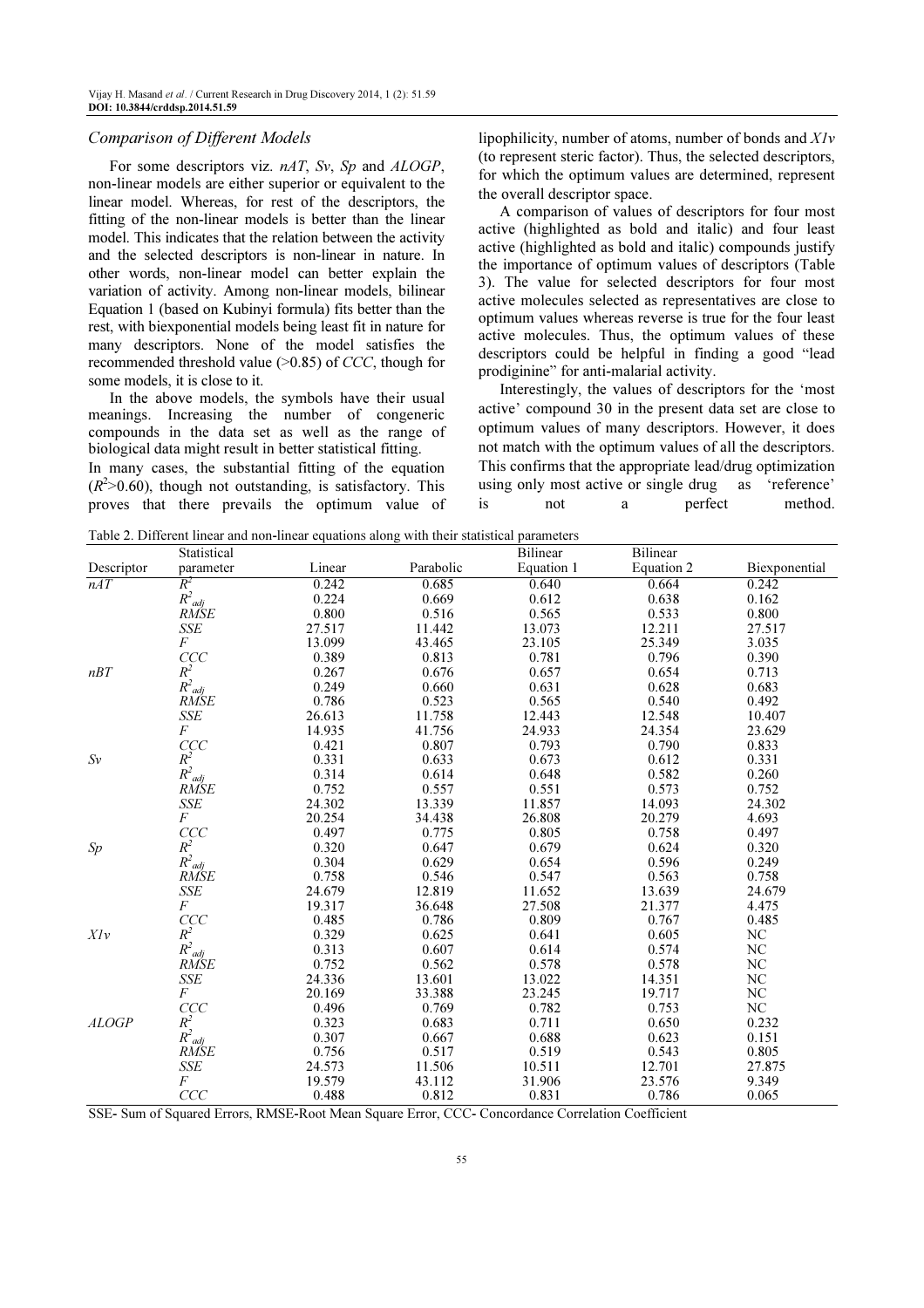In present case, a plausible reason for this could be the ability of the molecules (prodiginines in present case) to attain different conformations and tautomeric forms. Prodiginines possess azafulvene-pyrrole tautomerism due to the three pyrrole rings joined by -CH= link. As prodiginines can form four different tautomeric forms, the tautomeric form, which is energetically favoured in solution, may not be the 'bioactive tautomeric form' which shows interaction with the specific receptor and is responsible for the pharmacologic activity of this group.

Prodiginine may interact with different receptors in different tautomeric forms. In addition, prodiginines can exist in two conformations viz.  $\alpha$  and β isomer, which have been discussed in our previous work (Reference). Another possible reason is satisfactory fitting  $(R^2 \sim 0.60)$ for most of the developed models.

#### Variation of Activity with Various Parameters

Herein, the activities of some more active and less active molecules from the dataset in terms of various descriptors like lipophilicity/hydrophobicity, number of rotatable bonds, steric factor etc. for which the optimum value, determined using bilinear Equation 2, has been derived and discussed. For optimum value determination, parabolic and bilinear Equation 1 can also be use, but, these have some serious drawbacks, like (1) the parabolic approach forces the data into a symmetrical parabola, resulting in deviations between the experimental and parabola-calculated data. (2) The ascending slope is curved and conflicts with the observed linear data. (3) The bilinear equation provides better optimum value only if the dataset is large in size with wide spread variation in activity value. The bilinear Equation 2 does not confined to such limitations. Therefore, in the present work, it has been used for optimum value determination.

We here clarify that we have though discussed the effect of individual descriptor, but the combined or converse effect of other factors/descriptors do have additional influence on the activity profile of these compounds.

#### nBT (Number of Bonds)

The optimum value for the number of bonds from the bilinear equation (Table 2) is 66.076. This suggests that the compounds that have number of bonds closer to this value should have good activity compared tothe rest of the compounds. This observation is supported by the lower activity of the following compounds which possess either very low or very high  $nBT$ : 1 ( $nBT = 45$ ,  $IC_{50} = 1590 \text{ nM}$ , 2 ( $nBT = 51$ ,  $IC_{50} = 450 \text{ nM}$ ), 4 ( $nBT =$ 81, IC<sub>50</sub> = 400 nM), 11 ( $nBT = 51$ , IC<sub>50</sub> = 156 nM), 14  $(nBT = 39, IC_{50} = 8130 \text{ nM})$  and 22  $(nBT = 81, IC_{50} =$ 129 nM). A comparison of following pairs of compounds further confirms this observation: 15 ( $nBT =$ 60, IC<sub>50</sub> = 4.0 nM) with 16 ( $nBT = 66$ , IC<sub>50</sub> = 2.7 nM), 6  $(nBT = 45, IC_{50} = 18 \text{ nM})$  with 7  $(nBT = 51, IC_{50} = 7$ nM) with 8 ( $nBT = 57$ ,  $IC_{50} = 1.8$  nM). Though, compound number 10 possess  $nBT = 63$  (close to optimum value) but its activity is very low with  $IC_{50}$  = 129 nM. This could be attributed to high value of  $F10\text{/}C-C\text{/}$ , which has negative contribution towards the activity profile. Another examples are 20 ( $nBT = 75$ , IC<sub>50</sub>)  $= 2.0$  nM), 21 ( $nBT = 78$ , IC<sub>50</sub> = 2.9 nM) and 22 ( $nBT =$ 81,  $IC_{50} = 129$  nM). In addition, similar trend is observed for 24 ( $nBT = 53$ , IC<sub>50</sub> = 6.2 nM), 25 ( $nBT = 56$ , IC<sub>50</sub> = 2.6 nM), 26 ( $nBT = 65$ , IC<sub>50</sub> = 1.8 nM), 27 ( $nBT = 68$ , IC<sub>50</sub> = 2.2 nM) and 28 ( $nBT = 71$ , IC<sub>50</sub> = 12.0 nM). The most active compound 30 (IC<sub>50</sub> = 0.9 nM) is with  $nBT=$  65, which is very close to optimum value.

#### Sv (Sum of Atomic Van Der Waal's Volumes)

The optimum value for Sv is 41.753. The two most active and two least active compounds 30 ( $IC_{50} = 0.9$ ) nM),  $31(IC_{50} = 1.2 \text{ nM})$ ,  $1(IC_{50} = 1590 \text{ nM})$  and 2  $(IC_{50}$  $= 450$  nM) have  $Sv = 38.97, 42.17, 26.87$  and 30.07, respectively. For the active compounds the value of  $Sv$  is close to the optimum value, while reverse is true for the least active molecules. This observation is further supported by low activity of 14 ( $Sv = 23.68$ ,  $IC_{50} = 8130$  nM), 4 ( $Sv =$ 46.05, IC<sub>50</sub> = 400 nM), 22 (Sv = 46.05, IC<sub>50</sub> = 129 nM) and 5 ( $Sv = 26.87$ ,  $IC_{50} = 230$  nM).

#### Sp (Sum of Atomic Polarizabilities)

For this descriptor Sp, the optimum value obtained from the bi-linear equation is 44.281. The most active compounds 30 (IC<sub>50</sub> = 0.9 nM), 31(IC<sub>50</sub> = 1.2 nM) and the least active compounds  $1(IC_{50} = 1590 \text{ nM})$  and 2  $(IC<sub>50</sub> = 450 nM)$  have  $Sp = 41.07, 44.59, 28.32$  and 31.85, respectively. In addition, compounds4 and 14 have  $Sp = 49.46$  and 24.80 with  $IC_{50} = 400$  and 8130 nM, respectively.

### X1v (First Order Valence Connectivity Index, to Represent the Steric Factor)

For  $X/v$ , the optimum value obtained from the bilinear equation is 11.790. The most active compounds 30  $(IC_{50} = 0.9 \text{ nM})$ ,  $31(IC_{50} = 1.2 \text{ nM})$  and the least active compounds  $1(IC_{50} = 1590 \text{ nM})$  and 2  $(IC_{50} = 450 \text{ nM})$ have  $X/v = 11.314$ , 12.314, 7.680 and 8.680, respectively. In addition, compound 4 and 14 possess  $X/v = 13.680$  and 6.536 with  $IC_{50} = 400$  and 8130 nM, respectively.

#### Lipophilicity/Hydrophobicity (in Terms of ALOGP)

In modern drug designing, lipophilicity is considered as one of the most important factors. For the present data set, the optimum value of ALOGP is 7.112 from a parabolic equation. Similar to other descriptors, the most active compounds 30 (IC<sub>50</sub> = 0.9 nM), 31(IC<sub>50</sub> = 1.2 nM) and the least active compounds  $1(IC_{50} = 1590 \text{ nM})$  and 2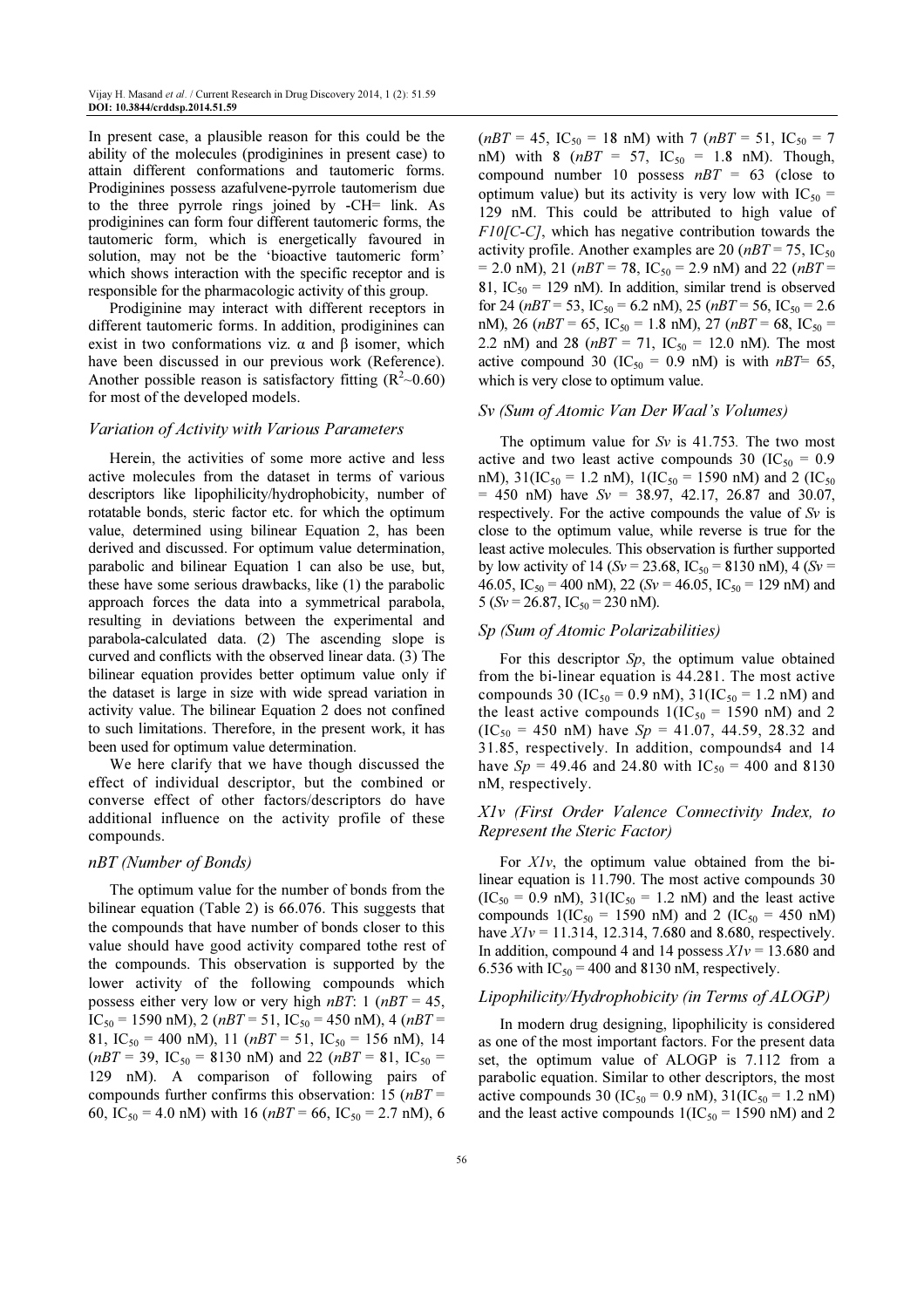$(IC_{50} = 450 \text{ nM})$  have  $ALOGP = 6.970, 7.882, 3.878$  and 4.790, respectively. In addition, compound 4 and 14 have  $ALOGP = 9.352$  and 2.785 with  $IC_{50} = 400$  and 8130 nM, respectively. This means, the compounds that posses number of bonds closer to this value should have good activity than the rest of the compounds. This observation is supported by the lower activity of following compounds which possess either very low or very high  $ALOGP$ : 11  $(ALOGP = 4.111, IC_{50} = 156 \text{ nM})$ and 22  $(ALOGP = 9.382, IC_{50} = 129 \text{ nM}).$  A comparison of following pairs of compounds further confirms this observation: 15 ( $ALOGP = 6.189$ , IC<sub>50</sub> = 4.0 nM) with 16 ( $ALOGP = 7.101$ ,  $IC_{50} = 2.7$  nM), 6  $(ALOGP = 4.008, IC_{50} = 18 \text{ nM})$  with 7  $(ALOGP = 1.003)$ 4.920, IC<sub>50</sub> = 7 nM) with 8 (*ALOGP* = 5.832, IC<sub>50</sub> = 1.8 nM). Another example is 3 ( $ALOGP = 5.702$ ,  $IC_{50} =$ 130 nM), 16 ( $ALOGP = 7.101$ ,  $IC_{50} = 2.7$  nM) and 22  $(ALOGP = 9.382, IC_{50} = 129 \text{ nM})$ . In addition, similar trend is observed for 24 ( $ALOGP = 5.604$ ,  $IC_{50} = 6.2$ nM), 25 ( $ALOGP = 6.060$ , IC<sub>50</sub> = 2.6 nM), 26 ( $ALOGP$  $= 7.429$ , IC<sub>50</sub> = 1.8 nM), 27 (*ALOGP* = 7.885, IC<sub>50</sub> = 2.2 nM) and 28 ( $ALOGP = 8.341$ ,  $IC_{50} = 12.0$  nM).

#### nAT (Number of Atoms)

Similar to *nBT*, this is a very easily interpretable and a useful descriptor for synthetic chemists. From parabolic equation, the optimum value obtained is 63.031. The active molecules possess  $nAT$  close to the optimum value, whereas opposite is true for the less active molecules. Examples are 1 ( $nAT = 43$ , IC<sub>50</sub> = 1590 nM), 2 ( $nAT = 49$ , IC<sub>50</sub> = 450 nM), 4 ( $nAT = 79$ , IC<sub>50</sub> = 400 nM), 11 ( $nAT = 48$ , IC<sub>50</sub> = 156 nM), 14 ( $nAT = 37$ ,  $IC_{50} = 8130$  nM) and 22 ( $nAT = 79$ ,  $IC_{50} = 129$  nM). A comparison of following pairs of compounds further confirms this observation: 15 ( $nAT = 58$ , IC<sub>50</sub> = 4.0 nM) with 16 ( $nAT = 64$ ,  $IC_{50} = 2.7$  nM), 6 ( $nAT = 44$ ,  $IC_{50} = 18$ nM) with 7 ( $nAT = 49$ , IC<sub>50</sub> = 7 nM) with 8 ( $nAT = 55$ ,  $IC_{50} = 1.8$  nM). Other examples are 20 ( $nAT = 73$ ,  $IC_{50} =$ 2.0 nM), 21 ( $nAT = 76$ , IC<sub>50</sub> = 2.9 nM) and 22 ( $nAT = 79$ ,  $IC_{50} = 129$  nM). In addition, similar trend is observed for 24 ( $nAT = 50$ , IC<sub>50</sub> = 6.2 nM), 25 ( $nAT = 53$ , IC<sub>50</sub> = 2.6 nM), 26 ( $nAT = 62$ , IC<sub>50</sub> = 1.8 nM), 27 ( $nAT = 65$ , IC<sub>50</sub> = 2.2 nM) and 28 ( $nAT = 68$ , IC<sub>50</sub> = 12.0 nM). To add further, the most active compound 30 (IC<sub>50</sub> = 0.9 nM) is with  $nAT= 62$ , which is very close to the optimum value.

## Conclusion

In summary, the present study reveals that the nonlinear models should be developed to determine optimum values of the descriptors. A good lead compound (prodiginine in the present work) can be identified and optimized if the optimum value of lipophilicity, sum of atomic van der Waal's volumes, sum of atomic polarizabilities, first order valence connectivity index, number of atoms, number of benzene-like rings and number of rotatable bond are used correctly and efficiently. The "ready to use" optimum/desirability values will be useful to the medicinal chemists in developing novel prodiginines with good anti-malarial activity profile.

#### Acknowledgement

We are thankful to e-Dragon, Vega ZZ, ACD ChemSketch, BILIN and RapidMiner developing teams for providing free/trial versions of their softwares. VHM is thankful to Dr. Paola Gramatica and QSARINS developing team for providing free copy of QSARINS.

#### Author's Contributions

Vijay H. Masand: Performed QSAR analysis and designed the research plan and organized the study.

Devidas T. Mahajan: Performed QSAR analysis and manuscript writing.

Eslam Pourbasheer: Performed QSAR analysis and manuscript writing.

Taibi Ben Hadda: Structure drawing and contributed in writing the results and discussion section.

Harsh Chauhan: Calculation of Descriptors and revised English of the manuscript.

J.M. Gajbhiye: Contributed in writing the manuscript.

A.M. Alafeefy: Contributed in writing the results and discussion section and designed the research plan and organized the study.

#### Ethics

This article is original and contains unpublished material. The corresponding author confirms that all of the other authors have read and approved the manuscript and no ethical issues involved.

#### References

- Biamonte, M.A., J. Wanner, K.G. Le Roch, 2013. Recent advances in malaria drug discovery. Bioorg. Med. Chem. Lett., 23: 2829-2843. DOI: 10.1016/j.bmcl.2013.03.067
- Brown, N., B. McKay and J. Gasteiger, 2006. A novel workflow for the inverse QSPR problem using multiobjective optimization. J. Comp. Aided Mol. Des., 20: 333-341. DOI: 10.1007/s10822-006-9063-1
- Buchwald, P. and F. Yamashita, 2014. Bilinear model for the size-dependency of the CYP3A4 inhibitory activity of structurally diverse compounds. Mol. Inf., 33: 8-14. DOI: 10.1002/minf.201300132
- Chirico, N. and P. Gramatica, 2011. Real external predictivity of QSAR models: How to evaluate it? Comparison of different validation criteria and proposal of using the concordance correlation coefficient. J. Chem. Inf. Model., 51: 2320-2335.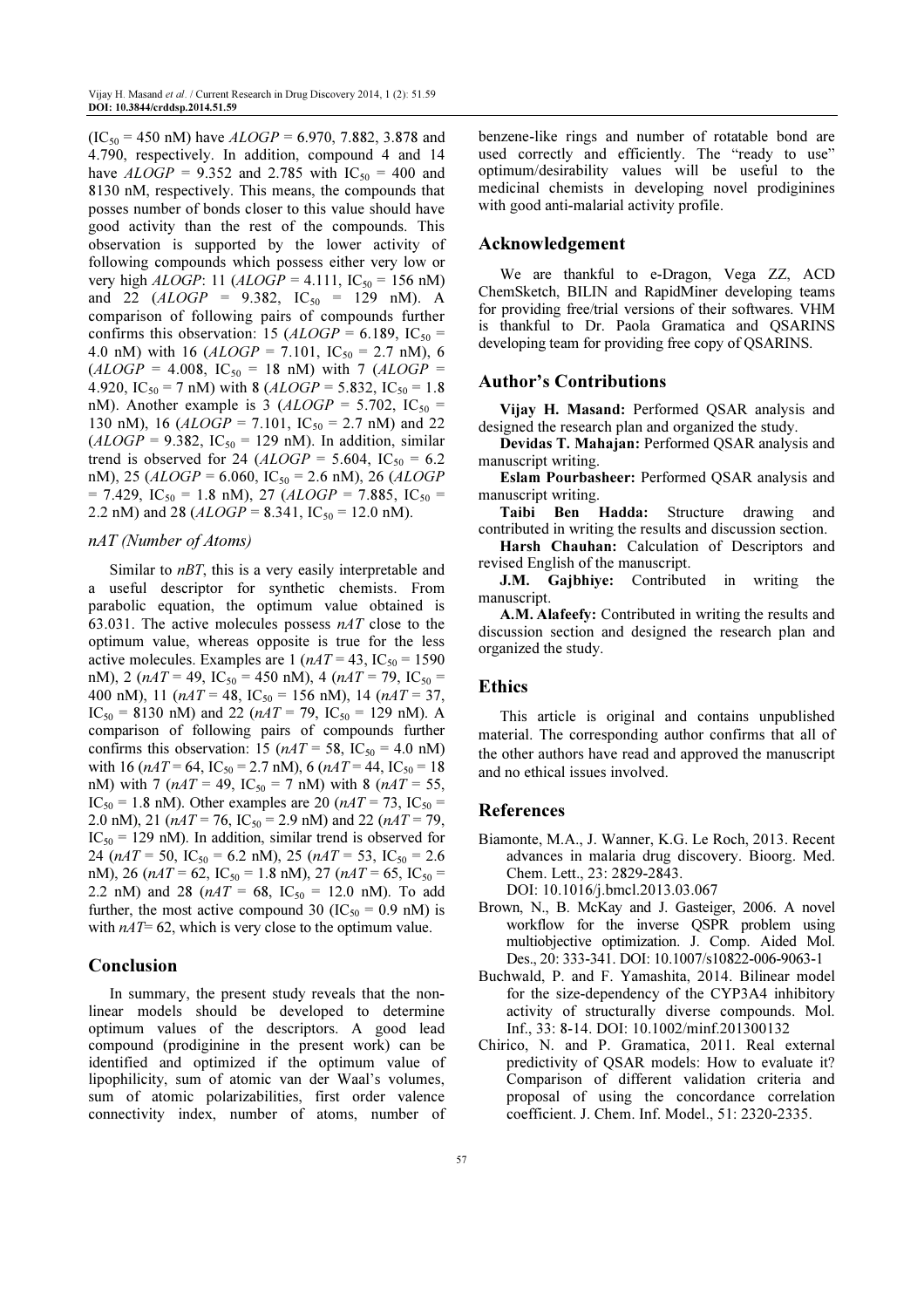- Chirico, N. and P. Gramatica, 2012. Real external predictivity of QSAR models. Part 2. New intercomparable thresholds for different validation criteria and the need for scatter plot inspection. J. Chem. Inf. Model., 52: 2044-2058.
- Chirico, N., E. Papa, S. Kovarich, S. Cassani and P. Gramatica, 2012. QSARINS, software for QSAR MLR model development and validation. University of Insubria, Varese, Italy.
- Doweyko, A.M., 2008. QSAR: Dead or alive? J. Comput. Aided Mol. Des., 22: 81-89. DOI: 10.1007/s10822-007-9162-7
- Faulon, J.L., W. Brown and S. Martin, 2005. Reverse engineering chemical structures from molecular descriptors: How many solutions? J. Comp. Aided Mol. Des., 19: 637-650.

DOI: 10.1007/s10822-005-9007-1

- Gidskehaug, L., E. Anderssen and B.K. Alsberg, 2008. Cross model validation and optimisation of bilinear regression models. Chemo. Intell. Lab. Syst., 93: 1-10. DOI: 10.1016/j.chemolab.2008.01.005
- Gramatica, P., 2013. On the development and validation of QSAR models. Methods Mol. Biol., 930: 499-526. DOI: 10.1007/978-1-62703-059-5\_21
- Gramatica, P., N. Chirico, E. Papa, S. Cassani and S. Kovarich, 2013. QSARINS: A new software for the development, analysis and validation of QSAR MLR models. J. Comput. Chem., 34: 2121-2132. DOI: 10.1002/jcc.23361
- Gramatica, P., S. Cassani, P.P. Roy, S. Kovarich and C.W. Yap et al., 2012. QSAR modeling is not "Push a Button and Find a Correlation": A case study of toxicity of (Benzo-)triazoles on Algae. Mol. Inf., 31: 817-835. DOI: 10.1002/minf.201200075
- Hansch, C., A. Leo, S.B. Mekapati and A. Kurup, 2004. QSAR and ADME. Bioorg. Med. Chem. Lett., 12: 3391-3400.

DOI: 10.1016/j.bmc.2003.11.037

- Huang, J. and X. Fan, 2011. Why QSAR fails: An empirical evaluation using conventional computational approach. Mol. Pharm., 8: 600-608. DOI: 10.1021/mp100423u
- Jager, T. and S.A.L.M. Kooijman, 2009. A biologybased approach for Quantitative Structure-Activity Relationships (QSARs) in ecotoxicity. Ecotoxicology, 18: 187-196. DOI: 10.1007/s10646-008-0271-4
- Kubinyi, H., 2002. From narcosis to hyperspace: The history of QSAR. Quant. Struct. Act. Rel., 21: 348-356. DOI: 10.1002/1521-3838(200210)21:4<348::AID-QSAR348>3.0.CO;2-D
- Mahajan, D.T., V.H. Masand, K.N. Patil, T. Ben Hadda and R.D. Jawarkar et al., 2012. CoMSIA and POM analyses of anti-malarial activity of synthetic prodiginines. Bioorg. Med. Chem. Lett., 22: 4827-4835. DOI: 10.1016/j.bmcl.2012.05.115
- Mahajan, D.T., V.H. Masand, K.N. Patil, T.B. Hadda and V. Rastija, 2013. Integrating GUSAR and QSAR analyses for antimalarial activity of synthetic prodiginines against multi drug resistant strain. Med. Chem. Res., 22: 2284-2292. DOI: 10.1007/s00044-012-0223-7
- Mara, C., E. Dempsey, A. Bell and J.W. Barlow, 2013. Synthesis and evaluation of phenoxyoxazaphospholidine, phenoxyoxazaphosphinane and benzodioxaphosphininamine sulfides and related compounds as potential anti-malarial agents. Bioorg. Med. Chem. Lett., 23: 3580-3583. DOI: 10.1016/j.bmcl.2013.04.026
- Martin, T.M., P. Harten, D.M. Young, E.N. Muratov and A. Golbraikh et al., 2012. Does rational selection of training and test sets improve the outcome of QSAR modeling? J. Chem. Inf. Model., 52: 2570-2578.
- Masand, V.H., R.D. Jawarkar, D.T. Mahajan, T.B. Hadda and J. Sheikh et al., 2012a. QSAR and CoMFA studies of biphenyl analogs of the antituberculosis drug (6S)-2-nitro-6-{[4- (trifluoromethoxy)benzyl]oxy}-6,7-dihydro-5Himidazo [2,1-b][1,3]oxazine (PA-824). Med. Chem. Res., 21: 2624-2629. DOI: 10.1007/s00044-011-9787-x
- Masand, V.H., D.T. Mahajan, K.N. Patil, K.D. Chinchkhede and R.D. Jawarkar et al., 2012b. k-NN, quantum mechanical and field similarity based analysis of xanthone derivatives as  $\alpha$ -glucosidase inhibitors. Med. Chem. Res., 21: 4523-4534. DOI: 10.1007/s00044-012-9995-z
- Masand, V.H., D.T. Mahajan, T. Ben Hadda, R.D. Jawarkar and H. Chavan, 2013a. Molecular Docking and Quantitative Structure Activity Relationship (QSAR) analyses of indolylarylsulfones as HIV-1 non-nucleoside reverse transcriptase inhibitors. Med. Chem. Res. DOI: 10.1007/s00044-013-0647-8
- Masand, V.H., D.T. Mahajan, K.N. Patil, T.B. Hadda and M.H. Youssoufi et al., 2013b. Optimization of antimalarial activity of synthetic prodiginines: QSAR, GUSAR and CoMFA analyses. Chem. Biol. Drug. Des., 81: 527-536. DOI: 10.1111/cbdd.12099
- Mitra, I., P.P. Roy, S. Kar, P.K. Ojha and K. Roy, 2010. On further application of  $r_m^2$  as a metric for validation of QSAR models. J. Chemomem., 24: 22- 33. DOI: 10.1002/cem.1268
- Murugesan, D., A. Mital, M. Kaiser, D.M. Shackleford and J. Morizzi et al., 2013. Discovery and structureactivity relationships of pyrrolone antimalarials. J. Med. Chem., 56: 2975-2990. DOI: 10.1021/jm400009c